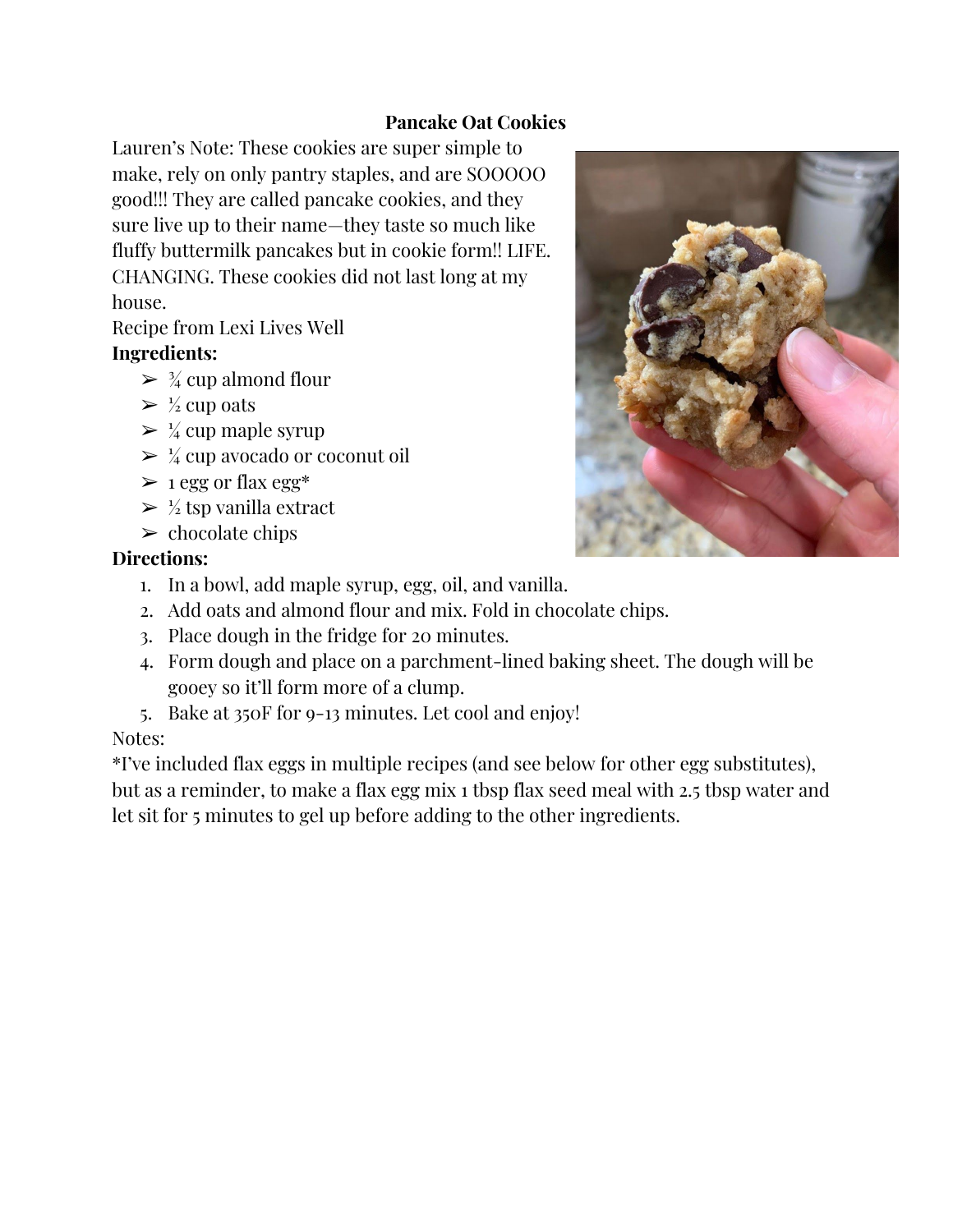# **We Tried 8 Egg Substitutes for Baking and Found a Clear Winner** Article from thekitchn.com

Lauren's Note: Eggs are a bit scarce right now along with paper towels, toilet paper, and cleaning wipes. But have no fear, there are many substitutes for eggs when baking! Apparently my go-to of flax eggs apparently aren't as good as some of the other options according to this author, but it is all subjective. Plus all of these options work as egg substitutes; your choice of which to use depends on preferences and what you have on hand!

Eggs are a baking essential, a glue that holds cakes, muffins, and quick breads together. But what if you're vegan, have an allergy or aversion, or just ran out of eggs and really want to make some muffins? Every home cook needs an easy egg substitute in their back pocket.

Replacing eggs in a baking recipe usually requires special considerations — does the substitute have the same moisture, protein, and fats as a large egg does? More importantly, an egg substitute needs to support the other ingredients — sugar, flour, and butter — without overpowering them so the resulting baked good still tastes delicious.

With that in mind, we tested eight different egg substitutes, most of them kitchen staples you're likely to have on hand, to see how they performed. While each of these egg substitutes works — you can still bake muffins, pancakes, or quick breads with any of them — some of them performed better than others.

#### **How We Tested Egg Substitutes**

In order to test the best egg substitutes for baking, we used a basic vanilla muffin without any add-ins. Made with the called-for egg, this recipe produces a light, bouncy, and flavorful muffin. The top has a lovely crispness and the inside is tender. No bells and whistles here — just a very classic muffin. We also baked another batch without an egg at all and the resulting muffins were pale, dense, and a bit flat in flavor and height. Our goal for each egg substitute was to stay as close in taste and texture to the original.

We chose 8 different substitutes that were recommended by our own editors as well as the vegan community and that had reliable availability at this time.

#### **Substitute: Aquafaba (Chickpea Cooking Liquid)**

Replacement: 3 tablespoons aquafaba  $= 1$  large egg Rating: 2/10

Aquafaba is the liquid from cooking beans or from a can of beans. It's a popular egg substitute because its composition of carbohydrates, proteins, and other soluble plant solids mimic eggs: Aquafaba can emulsify, foam, bind, gelatinize, and thicken. For testing, we used aquafaba from canned chickpeas and while it imparted no flavor, it made the muffins chewy and dry. It was our least favorite of all the substitutes.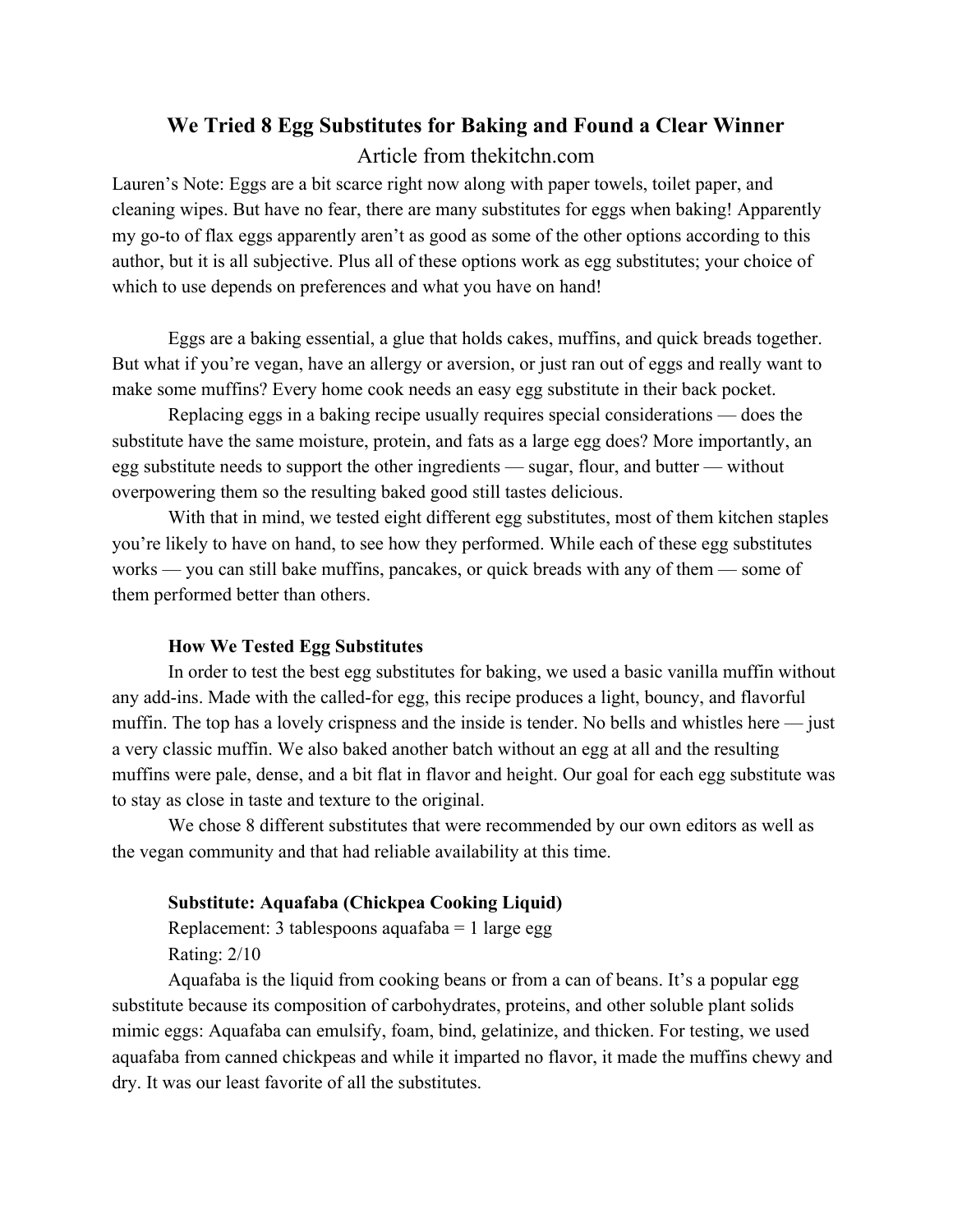#### **Substitute: Ground Flax Seed**

Replacement: 1 tablespoon ground flax seeds and 3 tablespoons of water = 1 large egg Rating: 2/10

To create a "flax egg" combine the ground flax seed and water and let the mixture thicken for about 5 minutes before using as you would an egg. When we baked muffins with flax seed eggs, the batter was a lot thicker than it was with other egg substitutes and the muffins themselves were denser and had a slightly grassy flavor.

#### **Substitute: Chia Seeds**

Replacement : 1 tablespoon chia seeds (whole or ground) and 3 tablespoons of water  $= 1$ large egg

Rating: 3/10

Like flax seeds, chia seeds need to be hydrated in water before adding them to the muffin batter. While chia seeds didn't add flavor like the flax seeds, they added texture, like poppy seeds, to the finished muffin. Muffins baked with chia seeds had a light tender, texture despite their added crunch.

### **Substitute: Arrowroot Powder**

Replacement : 2 tablespoons arrowroot powder and 3 tablespoons water  $= 1$  large egg Rating: 3/10

Arrowroot comes from a tuber in South America and can be used in everything from gravies to pies to thicken liquids. As an egg replacement for baking, arrowroot is mixed with water to form a slurry before being added to the muffin mixture. In this simple muffin recipe, the arrowroot brought out some extra sweetness, but left the muffins a bit dry.

## **Substitute: Applesauce**

Replacement :  $1/4$  cup unsweetened applesauce  $= 1$  large egg for most recipes Rating: 4/10

Applesauce has long been used to replace eggs and oil in recipes for the health conscious. Used as just an egg replacement here, it made the muffins a little chewier but very moist. The tops of the muffins did not get as crisp during baking. Using applesauce also made for a sweeter muffin with a slight apple flavor.

## **Substitute: Mashed Banana**

Replacement:  $1/4$  cup mashed banana (about 4 inches or 2  $1/2$  ounces) = 1 large egg Rating: 5/10

Much like applesauce, mashed banana is an easy replacement for eggs in most baking recipes. As you might expect, there is a definite banana flavor when baking with bananas in a